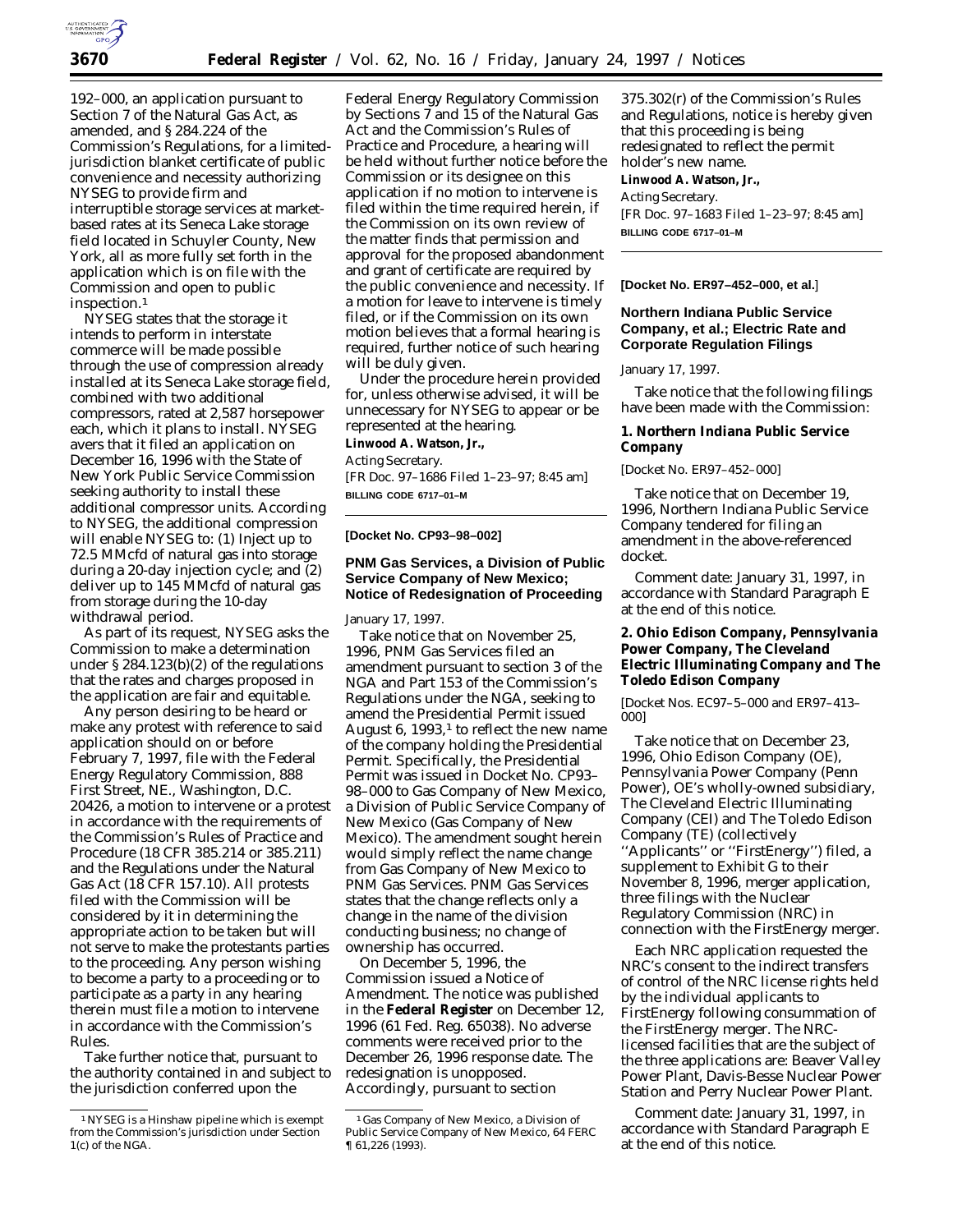**3. Howard Energy Marketing, Inc. Gateway Energy, Inc., Petroleum Source & Systems Group, Inc.**

[Docket Nos. ER95–252–007, ER95–1049– 005, and No. ER95–266–007 (not consolidated)]

Take notice that the following informational filings have been made with the Commission and are on file and available for inspection and copying in the Commission's Public Reference Room:

On December 10, 1996, Howard Energy Marketing, Inc. filed certain information as required by the Commission's February 24, 1995, order in Docket No. ER95–252–000.

On December 3, 1996, Gateway Energy, Inc. filed certain information as required by the Commission's August 4, 1995, order in Docket No. ER95–1049– 000.

On December 4, 1996, Petroleum Source & Systems Group, Inc. filed certain information as required by the Commission's January 18, 1995, order in Docket No. ER95–266–000.

**4. Commonwealth Edison Company**

[Docket No. ER97–1051–000]

Take notice that on December 31, 1996, Commonwealth Edison Company (Edison), submitted a Notice of Cancellation, dated December 17, 1996, to cancel Edison's FERC Rate Schedule No. 23, effective date October 1, 1985. Edison's FERC Rate Schedule No. 23 is an Agreement, dated August 15, 1985, between and among Consumers Power Company (Consumers), Detroit Edison Company (Detroit), and Edison which provided for Consumers and Detroit to purchase energy from Edison. The Commission has previously designated the Interconnection Agreement as Edison's FERC Rate Schedule No. 23.

Edison requests an effective date of December 31, 1996, for the Notice of Cancellation, and accordingly seeks waiver of the Commission's requirements. Copies of this filing were served upon consumers, Detroit, the Illinois Commerce Commission, and the Michigan Public Service Commission.

*Comment date:* January 31, 1997, in accordance with Standard Paragraph E at the end of this notice.

**5. Commonwealth Edison Company**

[Docket No. ER97–1052–000]

Take notice that on December 31, 1996, Commonwealth Edison Company (Edison), submitted Amendment No. 1, dated December 5, 1996, to the Interconnection Agreement, dated August 1, 1991 (1991 Agreement), between Edison and Indiana Michigan Power Company (I&M) (hereinafter

referred to collectively as Parties). The Commission has previously designated the Interconnection Agreement as Edison's FERC Rate Schedule No. 16.

Edison requests an effective date of December 31, 1996 for Amendment No. 1, and accordingly seeks waiver of the Commission's requirements. Copies of this filing were served upon I&M, the Illinois Commerce Commission, and the Indiana Utility Regulatory Commission.

*Comment date:* January 31, 1997, in accordance with Standard Paragraph E at the end of this notice.

**6. Southern Indiana Gas and Electric Company**

[Docket No. ER97–1053–000]

Take notice that on December 31, 1996, Southern Indiana Gas and Electric Company (SIGECO), tendered for filing six (6) service agreements for market based rate power sales under its Market Based Rate Tariff with the following entities:

- 1. Coastal Electric Services Company
- 2. LG&E Power Marketing, Inc.
- 3. Wisconsin Electric Power Company

4. American Electric Power

5. Illinois Power Company 6. Sonat Power Marketing, L.L.P.

Copies of the filing were served upon each of the parties to the service agreement.

*Comment date:* January 31, 1997, in accordance with Standard Paragraph E at the end of this notice.

**7. Southern Indiana Gas and Electric Company**

[Docket No. ER97–1054–000]

Take notice that on December 31, 1996, Southern Indiana Gas and Electric Company (SIGECO), tendered for filing five (5) service agreements for non-firm transmission service under Part II of its Transmission Services Tariff with the following entities:

1. LG&E Power Marketing, Inc.

2. Wisconsin Electric Power Company

3. American Electric Power

4. Illinois Power Company

5. Sonat Power Marketing, L.P.

Copies of the filing were served upon each of the parties to the service agreements.

*Comment date:* January 31, 1997, in accordance with Standard Paragraph E at the end of this notice.

**8. Jersey Central Power & Light Company, Metropolitan Edison Company, Pennsylvania Electric Company**

### [Docket No. ER97–1055–000]

Take notice that on December 31, 1996, Jersey Central Power & Light Company, Metropolitan Edison

Company and Pennsylvania Electric Company (doing business as GPU Energy) filed amendments to GPU Energy's Power Pooling Agreement, in compliance with the Commission's Order 888.

*Comment date:* January 31, 1997, in accordance with Standard Paragraph E at the end of this notice.

**9. Texas Utilities Electric Company, Texas Utilities Electric Company v. Central Power and Light Company, West Texas Utilities Company, Public Service Company of Oklahoma and Southwestern Electric Power Company**

[Docket No. ER97–1056–000]

Take notice that on December 31, 1996, Central Power and Light Company (CPL) and West Texas Utilities Company (WTU), tendered for filing an agreement by which CPL, WTU, Texas Utilities Electric Company and Houston Lighting & Power Company have agreed that the ten-year limitation on seeking changes from the positive megawatt mile rate design method contained in the Offer of Settlement accepted for filing in Docket Nos. ER82–545–000, *et al.* will end as of midnight, December 31, 1996. CPL and WTU request that the filing be accepted to become effective as of January 1, 1997.

CPL and WTU state that copies of the filing were served on Texas Utilities Electric Company, Houston Lighting & Power Company and the Public Utility Commission of Texas.

*Comment date:* January 31, 1997, in accordance with Standard Paragraph E at the end of this notice.

**10. Montaup Electric Company**

[Docket No. ER97–1057–000]

Take notice that on December 31, 1996, Montaup Electric Company (Montaup), filed a service agreement for nonfirm transmission service which Montaup provides to itself. Montaup requests that the service agreement be allowed to become effective January 1, 1997.

*Comment date:* January 31, 1997, in accordance with Standard Paragraph E at the end of this notice.

# **11. Entergy Services, Inc.**

[Docket No. ER97–1059–000]

Take notice that on December 31, 1996, Entergy Services, Inc. (Entergy Services), on behalf of Entergy Arkansas, Inc. (Entergy Arkansas), Entergy Louisiana, Inc. (Entergy Louisiana), Entergy Mississippi, Inc. (Entergy Mississippi), Entergy New Orleans, Inc. (Entergy New Orleans), tendered for filing a Notice of Cancellation for certain service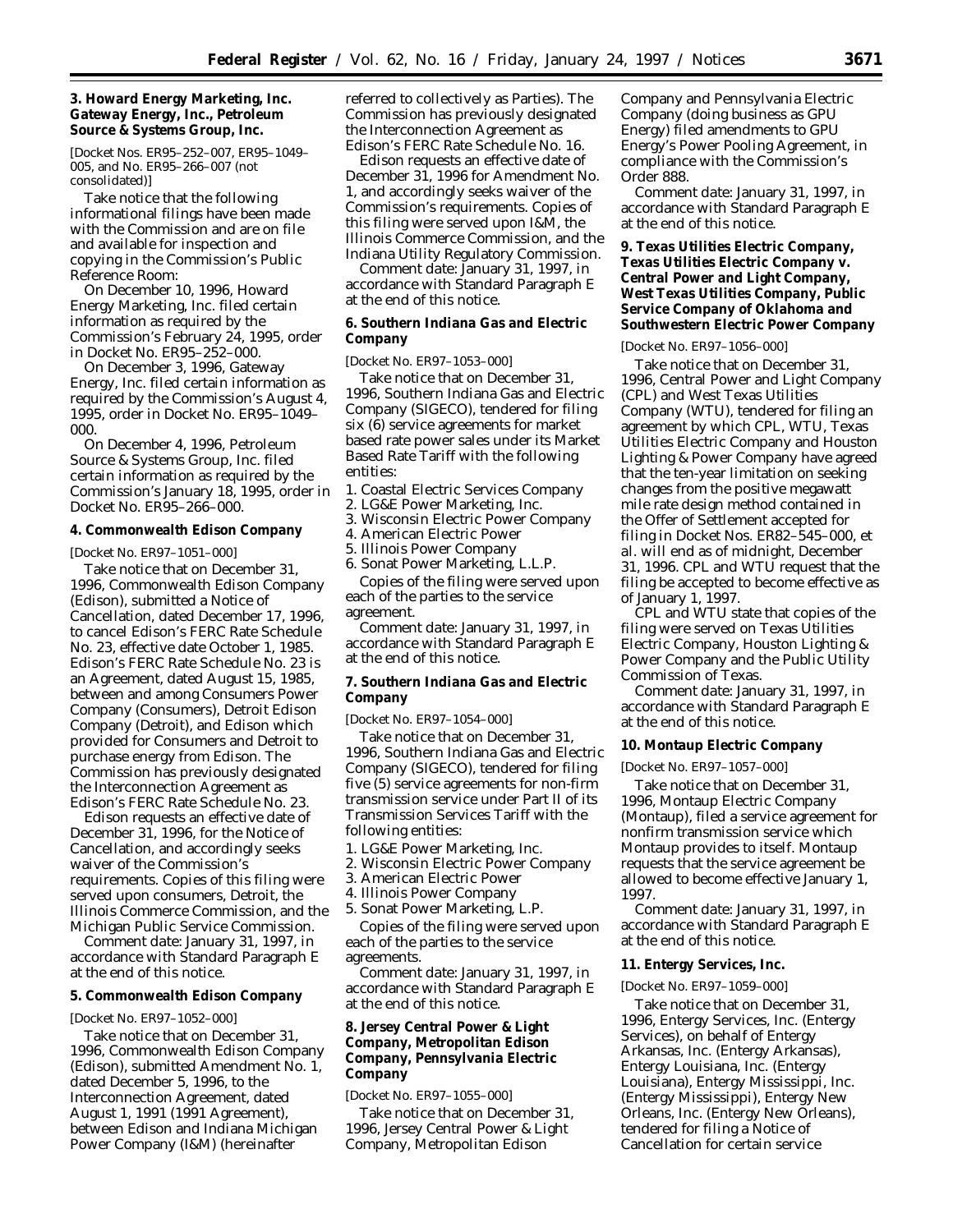schedules under the Interchange Agreement between Entergy Arkansas, Entergy Louisiana, Entergy Mississippi, Entergy New Orleans, and Entergy Services and Oglethorpe Power Corporation (Oglethorpe). Entergy Services states that no service has ever been provided to Oglethorpe under this agreement and that Oglethorpe has indicated that it will take any prospective transmission service under Entergy Services' open access transmission tariff.

*Comment date:* January 31, 1997, in accordance with Standard Paragraph E at the end of this notice.

**12. Central Power and Light Company**

[Docket No. ER97–1060–000]

Take notice that on December 31, 1996, Central Power and Light Company (CPL), tendered for filing an addendum to its Rate Schedule No. 70 and its coordination sales tariff service agreement with the City of Robstown, Texas (Robstown). The addendum adds an additional delivery point to the existing agreements with Robstown.

CPL states that a copy of the filing has been served on Robstown and on the Public Utility Commission of Texas.

*Comment date:* January 31, 1997, in accordance with Standard Paragraph E at the end of this notice.

**13. Southwestern Public Service Company**

[Docket No. ER97–1061–000 Company]

Take notice that on December 31, 1996, Southwestern Public Service Company (Southwestern), tendered for filing a proposed amendment to its rate schedule for service to El Paso Electric Company (EPE).

The proposed amendment reflects Southwestern's lowering of EPE's minimum firm power purchase commitment to 35,000 Kw.

*Comment date:* January 31, 1997, in accordance with Standard Paragraph E at the end of this notice.

## **14. Western Systems Power Pool**

[Docket No. ER97–1063–000]

Take notice that on December 31, 1996, The Power Company of America, L.P. filed a supplement to the Western Systems Power Pool Agreement reflecting the acceptance of its membership application in the Western Systems Power Pool.

*Comment date:* January 31, 1997, in accordance with Standard Paragraph E at the end of this notice.

**15. West Texas Utilities Company**

[Docket No. ER97–1067–000]

Take notice that on December 31, 1996, West Texas Utilities Company (WTU), filed an Interconnection and Power Interchange Agreement between WTU and Brazos Electric Power Cooperative, Inc. (Brazos), dated December 12, 1996 (the Interconnection Agreement). The Interconnection Agreement is necessary for WTU to serve the City of Weatherford, Texas (Weatherford) under the new Power Supply Agreement between WTU and Weatherford that WTU filed with the Commission on November 1, 1996, in Docket No. ER97–326–000.

WTU requests an effective date for the Interconnection Agreement of January 1, 1997. Accordingly, WTU requests waiver of the Commission's notice requirements. A copy of this filing has been served on Brazos, Weatherford, and the Public Utility Commission of Texas.

*Comment date:* January 31, 1997, in accordance with Standard Paragraph E at the end of this notice.

**16. Commonwealth Electric Company; Cambridge Electric Light Company**

### [Docket No. ER97–1068–000]

Take notice that on December 31, 1996, Commonwealth Electric Company (Commonwealth) and Cambridge Electric Light Company (Cambridge), collectively referred to as the Companies, tendered for filing with the Federal Energy Regulatory Commission Market-Based Power Sales Tariff, FERC Electric Tariff, (Tariff)s. Pursuant to their respective Tariffs, the Companies may enter into the sale of energy and/ or capacity at fully-negotiated, marketbased rates. The Companies also propose, on a compensated or uncompensated basis, to facilitate the sale and purchase of electric energy at wholesale in transactions in which the Companies do not take title to the electric energy (i.e., brokering). The Companies request expedited action on this filing so that transactions under this tariff can commence as quickly as possible. The Companies request that the proposed Tariffs become effective within 60 day of this filing or any earlier Commission approval date hereof.

*Comment date:* January 14, 1997, in accordance with Standard Paragraph E at the end of this notice.

## **17. New England Power Company**

#### [Docket No. ER97–1069–000]

Take notice that on December 31, 1996, New England Power Company (NEP), submitted for filing an All Requirements Bulk Power Supply Contract and Service Agreement between NEP and Vermont Electric Cooperative, Inc.

*Comment date:* January 31, 1997, in accordance with Standard Paragraph E at the end of this notice.

**18. Baltimore Gas and Electric Company**

[Docket No. ER97–1070–000]

Take notice that on December 31, 1996, Baltimore Gas and Electric Company (BGE) filed a Service Agreement clarifying that, when Baltimore Gas and Electric Company utilizes transmission and ancillary services from its system for applicable wholesale transactions, it will do so pursuant to the provisions of its own Transmission Service Tariff filed in the captioned docket. BGE requests an effective date of December 31, 1996 for the Service Agreement.

*Comment date:* January 31, 1997, in accordance with Standard Paragraph E at the end of this notice.

**19. Sierra Pacific Power Company**

## [Docket No. ER97–1071–000]

Take notice that on December 31, 1996, Sierra Pacific Power Company (Sierra), tendered for filing in compliance with the unbundling requirement of Order No. 888, its proposed Rate Schedule RT, Sale of Non Firm Energy for Regional Resale (including new form of service agreement) to supersede and replace existing Rate Schedule RT, Sale of Non Firm Energy for Regional Resale and Transmission Service.

Sierra asserts that the filing has been served on the regulatory commissions of Nevada and California.

*Comment date:* January 31, 1997, in accordance with Standard Paragraph E at the end of this notice.

## **20. South Carolina Electric & Gas Company**

### [Docket No. ER97–1072–000]

Take notice that on December 31, 1996, South Carolina Electric & Gas Company (SCE&G), Provider), submitted service agreements, dated December 20, 1996, establishing South Carolina Electric & Gas Company, Customer (SCE&G, Customer) and dated December 23, 1996 establishing Duke/Louis Dreyfuss, L.L.C. (DLD) as customers under the terms of SCE&G, Provider's Open Access Transmission Tariff.

SCE&G, Provider requests an effective date of November 15, 1996 for the DLD agreement. Accordingly, SCE&G, Provider requests waiver of the Commission's notice requirements. Copies of this filing were served upon SCE&G, Customer, DLD, and the South Carolina Public Service Commission.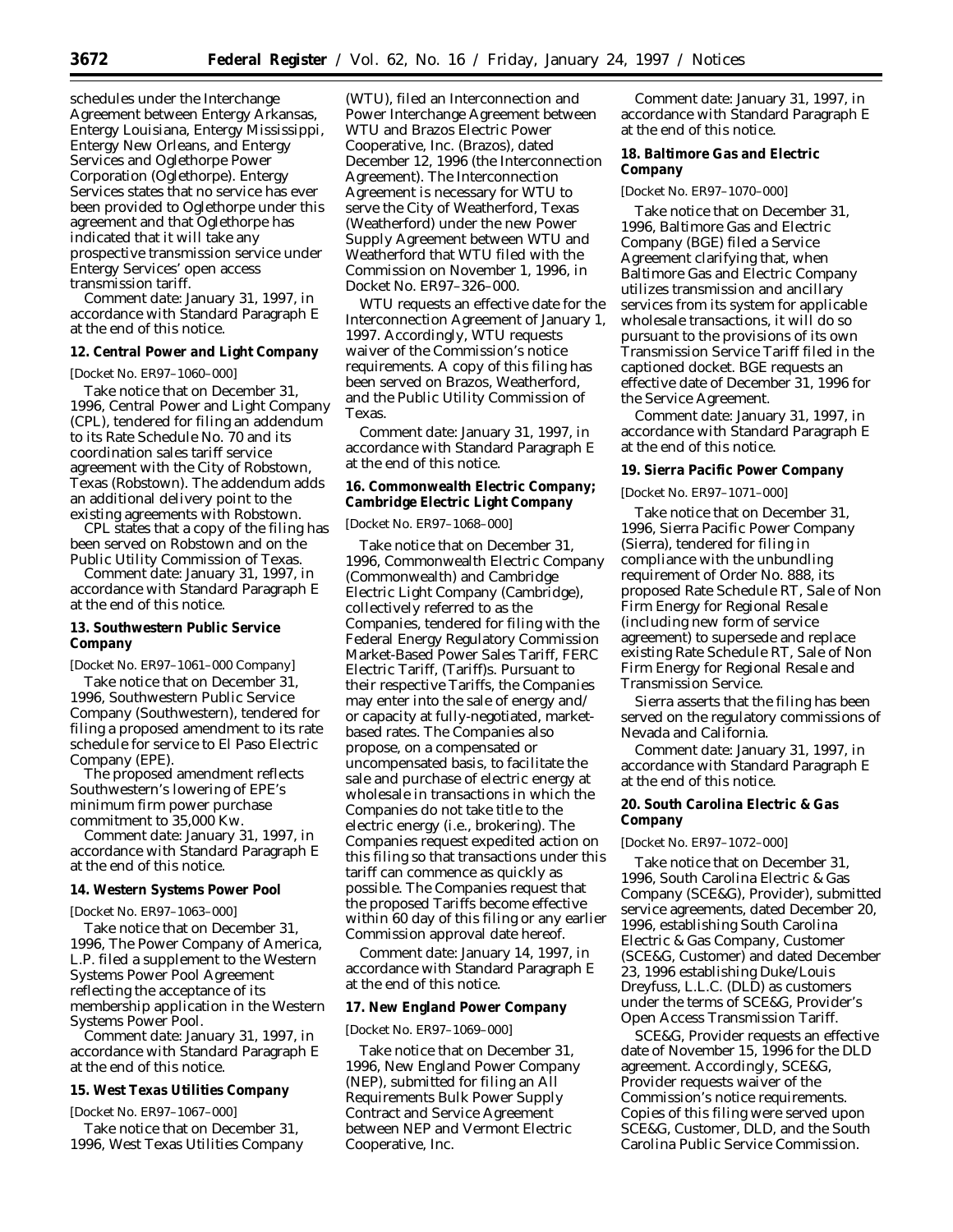*Comment date:* January 31, 1997, in accordance with Standard Paragraph E at the end of this notice.

## **21. Idaho Power Company**

[Docket No. ER97–1073–000]

Take notice that on December 31, 1996, Idaho Power Company (IPC), tendered for filing with the Federal Energy Regulatory Commission exhibit revisions relating to monthly contract and energy requirements under the following jurisdictional agreements between IPC and various entities:

- 1. Transmission Service Agreement, dated June 27, 1988, Seattle City Light;
- 2. Agreement for Supply of Power and Energy, dated February 10, 1988, Utah Associated Municipal Power Systems;
- 3. Agreement for Supply of Power and Energy, dated July 6, 1987, Washington City, Utah;
- 4. Agreement for Supply of Power and Energy, dated February 23, 1989, Sierra Pacific Power Company;
- 5. Transmission Service Agreement, dated December 21, 1990, Bonneville Power Administration;
- 6. Transmission Service Agreement, dated June 6, 1989, Bonneville Power Administration.

*Comment date:* January 31, 1997, in accordance with Standard Paragraph E at the end of this notice.

#### **22. Illinois Power Company**

[Docket No. ER97–1074–000]

Take notice that on December 31, 1996, Illinois Power Company (Illinois Power), 500 South 27th Street, Decatur, Illinois 62526, tendered for filing a Power Sales Tariff, Service Agreement under which Heartland Energy Services will take service under Illinois Power Company's Power Sales Tariff. The agreements are based on the Form of Service Agreement in Illinois Power's tariff.

Illinois Power has requested an effective date of December 30, 1996.

*Comment date:* January 31, 1997, in accordance with Standard Paragraph E at the end of this notice.

## **23. Kentucky Utilities Company**

[Docket No. ER97–1075–000]

Take notice that on December 31, 1996, Kentucky Utilities Company (KU), tendered for filing a series of contracts with its wholesale customers under which the customers are to receive the benefit of power made available to them from the South Eastern Power Administration.

*Comment date:* January 31, 1997, in accordance with Standard Paragraph E at the end of this notice.

**24. Power Source LLC**

[Docket No. ER97–1076–000]

Take notice that on December 31, 1996, Power Source L.L.C. (Power Source), tendered for filing its Notice of termination and Withdrawal from business effective September 1, 1996, pertaining to its FERC Electric Rate Schedule No. 1 heretofore filed with the Commission.

*Comment date:* January 31, 1997, in accordance with Standard Paragraph E at the end of this notice.

#### **25. Central Louisiana Electric**

## **Company, Inc. )**

#### [Docket No. ER97–1077–000]

Take notice that on December 31, 1996, Central Louisiana Electric Company, Inc. (CLECO), tendered for filing a service agreement under which Central Louisiana Electric Company, Inc., Transmission Services (CLECO-TS) as transmission provider for CLECO, will provide non-firm point-to-point transmission service to Central Louisiana Electric Company, Inc., Wholesale Merchant Operations (CLECO-WMO) under it's point-to-point transmission tariff.

CLECO states that a copy of the filing has been served on CLECO-WMO.

*Comment date:* January 31, 1997, in accordance with Standard Paragraph E at the end of this notice.

**26. Portland General Electric Company**

[Docket No. ER97–1078–000]

Take notice that on December 31, 1996, Portland General Electric Company (PGE), tendered for filing under PGE's Final Rule pro forma tariff, (Docket No. OA96–137–000) an executed Service Agreement for Firm Point-to-Point Transmission Service with the Bonneville Power Administration.

Pursuant to 18 CFR 35.11 and the Commission's order issued July 30, 1993 (Docket No. PL93–2–002), PGE respectfully requests the Commission grant a waiver of the notice requirements of 18 CFR 35.3 to allow the Service Agreements to become effective December 27, 1996.

A copy of this filing was caused to be served upon the Bonneville Power Administration as noted in the filing letter.

*Comment date:* January 31, 1997, in accordance with Standard Paragraph E at the end of this notice.

**27. Portland General Electric Company**

# [Docket No. ER97–1112–000]

Take notice that on January 2, 1997, Portland General Electric Company tendered for filing under FERC Electric Tariff, Original Volume No. 9, an experimental state retail access pilot program entitled Power Delivery Service (PDS).

PGE respectfully requests that the Commission grant a one day waiver of the notice requirements of 18 CFR 35.3 to allow the retail access pilot program (PDS) to become effective March 1, 1997 (or the date PDS is accepted and approved by the Oregon Public Utility Commission, if earlier than March 1, 1997).

A copy of this filing was caused to be served upon the Oregon Public Utility Commission.

*Comment date:* January 30, 1997, in accordance with Standard Paragraph E at the end of this notice.

**28. Exxon Chemical Company and Exxon Company, U.S.A.**

[Docket No. QF89–41–002]

On January 8, 1997, Exxon Chemical Company and Exxon Company, U.S.A. (Applicant) submitted for filing an amendment to its filing in this Docket.

The amendment provides additional information pertaining to the technical aspects of its cogeneration facility. No determination has been made that the submittal constitutes a complete filing.

*Comment date:* January 31, 1997, in accordance with Standard Paragraph E at the end of this notice.

**29. Eastman Chemical Company**

[Docket No. QF92–13–002]

On January 10, 1997, Eastman Chemical Company, of 100 North Eastman Road, Kingsport, Tennessee 37660, submitted for filing an application for Commission recertification as a qualifying cogeneration facility pursuant to Section 292.207(b) of the Commission's Regulations. No determination has been made that the submittal constitutes a complete filing.

The cogeneration facility, which is located in Sullivan, Tennessee, was previously certified as a qualifying cogeneration facility in *Eastman Chemical Co.,* 59 FERC ¶ 62,058 (1982), and recertified in *Eastman Chemical Co.,* 66 FERC ¶ 62,151 (1994). According to the applicant, the instant recertification is requested to reflect the change in ownership and the addition of new facilities.

*Comment date:* 15 days after the date of publication of the notice in the **Federal Register**, in accordance with Standard Paragraph E at the end of this notice.

#### **Standard Paragraph**

E. Any person desiring to be heard or to protest said filing should file a